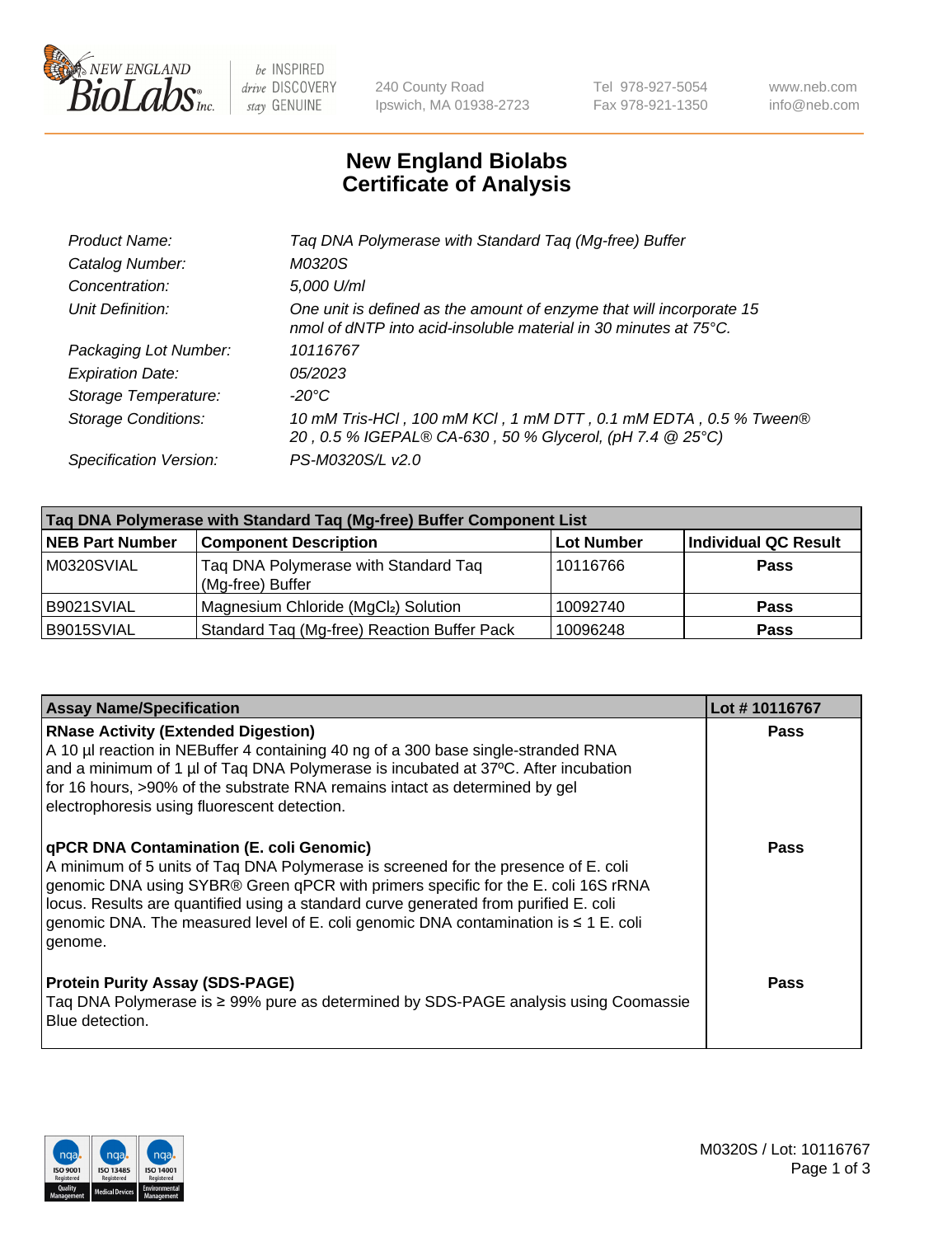

be INSPIRED drive DISCOVERY stay GENUINE

240 County Road Ipswich, MA 01938-2723 Tel 978-927-5054 Fax 978-921-1350

www.neb.com info@neb.com

| <b>Assay Name/Specification</b>                                                                                                                                                                                                                                                                                                                                       | Lot #10116767 |
|-----------------------------------------------------------------------------------------------------------------------------------------------------------------------------------------------------------------------------------------------------------------------------------------------------------------------------------------------------------------------|---------------|
| <b>Phosphatase Activity (pNPP)</b><br>A 200 µl reaction in 1M Diethanolamine, pH 9.8, 0.5 mM MgCl2 containing 2.5 mM<br>p-Nitrophenyl Phosphate (pNPP) and a minimum of 100 units Taq DNA Polymerase<br>incubated for 4 hours at 37°C yields <0.0001 unit of alkaline phosphatase activity<br>as determined by spectrophotometric analysis.                           | <b>Pass</b>   |
| PCR Amplification (5.0 kb Lambda DNA)<br>A 50 µl reaction in Standard Tag (Mg-free) Reaction Buffer plus 1.5 mM MgCl2 in the<br>presence of 200 µM dNTPs and 0.2 µM primers containing 5 ng Lambda DNA with 1.25<br>units of Taq DNA Polymerase for 25 cycles of PCR amplification results in the<br>expected 5.0 kb product.                                         | Pass          |
| Non-Specific DNase Activity (16 Hour)<br>A 50 µl reaction in NEBuffer 2 containing 1 µg of T3 or T7 DNA in addition to a<br>reaction containing Lambda-HindIII DNA and a minimum of 5 units of Taq DNA<br>Polymerase incubated for 16 hours at 37°C results in a DNA pattern free of<br>detectable nuclease degradation as determined by agarose gel electrophoresis. | Pass          |
| <b>Endonuclease Activity (Nicking)</b><br>A 50 µl reaction in ThermoPol® Reaction Buffer containing 1 µg of supercoiled<br>PhiX174 DNA and a minimum of 20 units of Taq DNA Polymerase incubated for 4 hours at<br>37°C and 75°C results in <10% conversion to the nicked form as determined by agarose<br>gel electrophoresis.                                       | Pass          |
| <b>Single Stranded DNase Activity (FAM-Labeled Oligo)</b><br>A 50 µl reaction in ThermoPol® Reaction Buffer containing a 10 nM solution of a<br>fluorescent internal labeled oligonucleotide and a minimum of 25 units of Taq DNA<br>Polymerase incubated for 30 minutes at 37°C and 75°C yields <10% degradation as<br>determined by capillary electrophoresis.      | <b>Pass</b>   |

This product has been tested and shown to be in compliance with all specifications.

One or more products referenced in this document may be covered by a 3rd-party trademark. Please visit <www.neb.com/trademarks>for additional information.